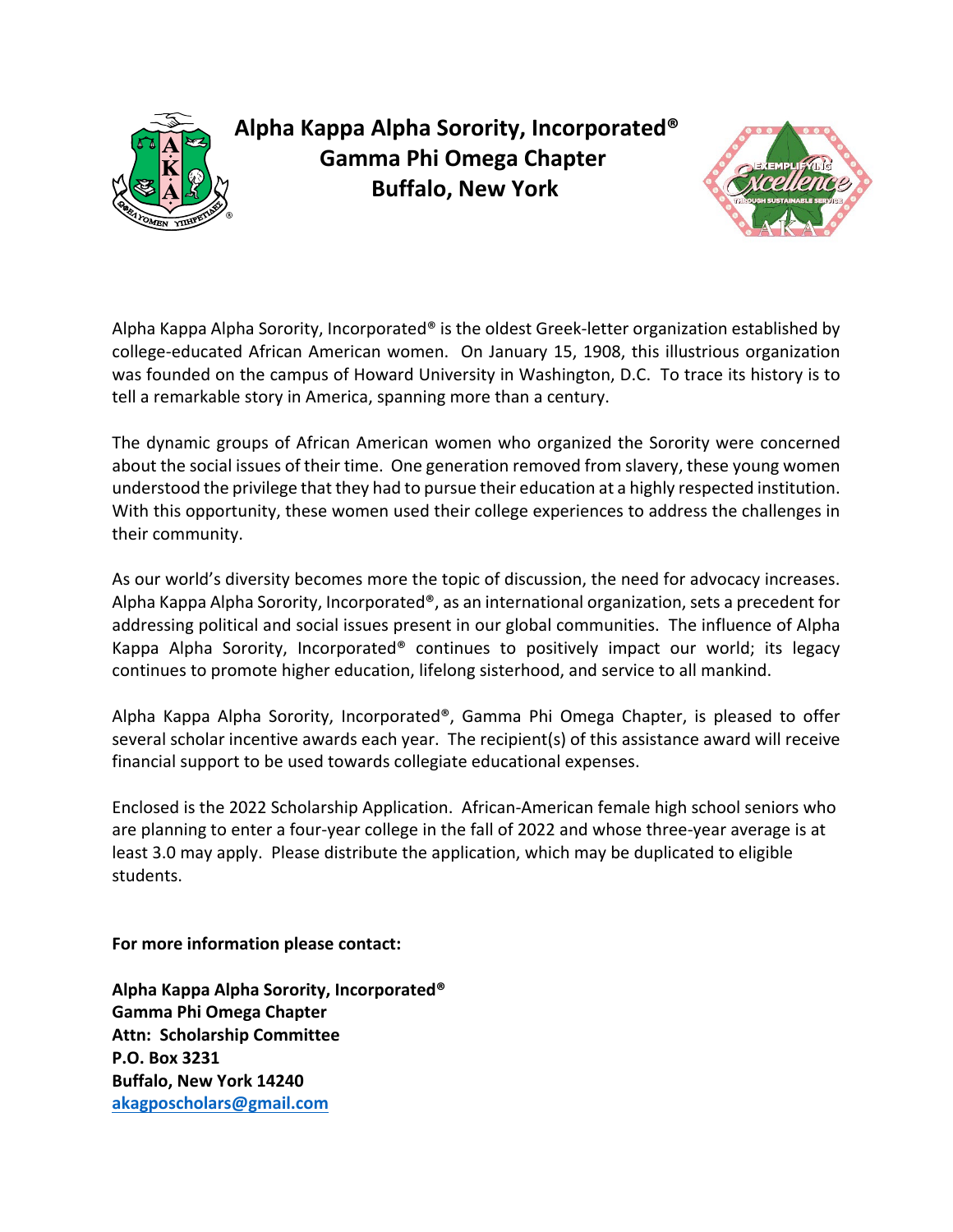

# **ALPHA KAPPA ALPHA SORORITY, INCORPORATED ® GAMMA PHI OMEGA CHAPTER**



Alpha Kappa Alpha Sorority, Incorporated® is the oldest Greek-letter organization established by college-educated African American women. On January 15, 1908, this illustrious organization was founded on the campus of Howard University in Washington, D.C. To trace its history is to tell a remarkable story in American, spanning more than a century.

In the spirit of our rich history, the Alpha Kappa Alpha Sorority, Incorporated®, Gamma Phi Omega Chapter is pleased to announce the Gamma Phi Omega Chapter Educational Assistance Award. This award will be awarded based on academic achievement, financial needs, leadership, community service and character. The selection process for semifinalists will include a virtual interview.

Before submission, it is strongly recommended that applicants carefully review their application packet for completion, grammar, spelling, and content. Incomplete application materials will be subject to automatic disqualification. Any questions, pertaining to the application or the interview process, should be emailed to [akagposcholars@gmail.com.](mailto:akagposcholars@gmail.com)

### **Part 1: Eligibility Requirements:**

- 1. Applicant must but be an African American Female planning to attend a four- year college
- 2. Applicants must be a high school senior
- 3. Applicants permanent residence must be in Erie/Niagara County
- 4. Applicant must hold a cumulative Grade Point Average (GPA) of 3.0 or higher, on a 4.0 scale.
- 5. Applicant must be accepted (or acceptance forthcoming) at an accredited four-year college or university.

## **Part 2: Application Requirements:**

Incomplete applications are subject to automatic disqualification. Completed applications **must**  include the following:

- 1. **Two** letters of recommendation: one letter written by applicant's current High School Counselor or High School Principal and the other letter should be from another reference (i.e. faculty, coach, church, or organizational leader, etc.).
- 2. Sealed transcripts from your current high school.

## **Part 3: Application Submission**:

Completed applications must be **postmarked on or before April 29 2022**. **The selected finalists will be interviewed on the following days May 23, 2022 and/or May 24, 2022 between 6-8 p.m. Please mail completed application package to:**

> **Alpha Kappa Alpha Sorority, Incorporated® Gamma Phi Omega Chapter ATTN: Scholarship Committee P.O. Box 3231 Buffalo, New York 14240**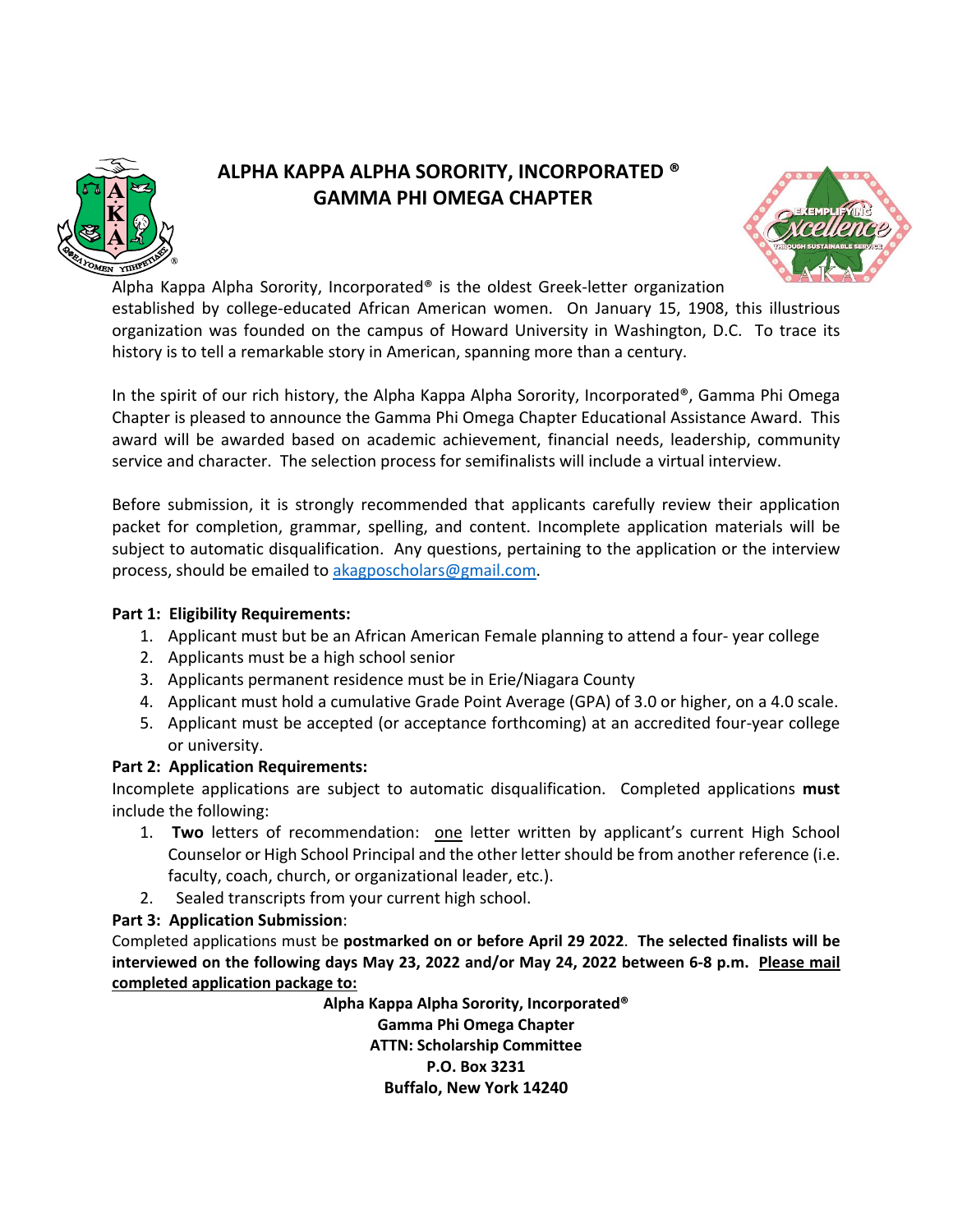## **ALL INCOMPLETE APPLIATIONS ARE SUBJECT TO AUTOMATIC DISQUALIFIATION. Alpha Kappa Alpha Sorority, Incorporated® Gamma Phi Omega Chapter**

## **2022 EDUATIONAL ASSISTANCE AWARD APPLICATION**

**Please TYPE or PRINT responses in blue or black ink. If additional space is needed, please attach additional pages. I. STUDENT PROFILE:**

|                                            | First Name: ____________________________Middle Name: ________________Last Name: ___________________ |  |  |
|--------------------------------------------|-----------------------------------------------------------------------------------------------------|--|--|
|                                            |                                                                                                     |  |  |
|                                            |                                                                                                     |  |  |
|                                            | Zip Code:______________________________                                                             |  |  |
| Home Phone: ( )___________________________ | Mobile Phone: ()_______________________                                                             |  |  |
|                                            |                                                                                                     |  |  |
|                                            | Preferred method of contact (select one): Cell Phone___ Email___ Home Telephone _____               |  |  |

#### **Please list the family members who reside in your household:**

| <b>Family Member's</b><br><b>Full name</b> | <b>Relationship to You</b> | <b>Occupation (or Student)</b> | Age |
|--------------------------------------------|----------------------------|--------------------------------|-----|
|                                            |                            |                                |     |
|                                            |                            |                                |     |
|                                            |                            |                                |     |
|                                            |                            |                                |     |
|                                            |                            |                                |     |
|                                            |                            |                                |     |

#### **Please list ALL scholarships that you have applied to or have been awarded:**

| Scholarship | Amount | Renewable (Y/N) |
|-------------|--------|-----------------|
|             |        |                 |
|             |        |                 |
|             |        |                 |
|             |        |                 |
|             |        |                 |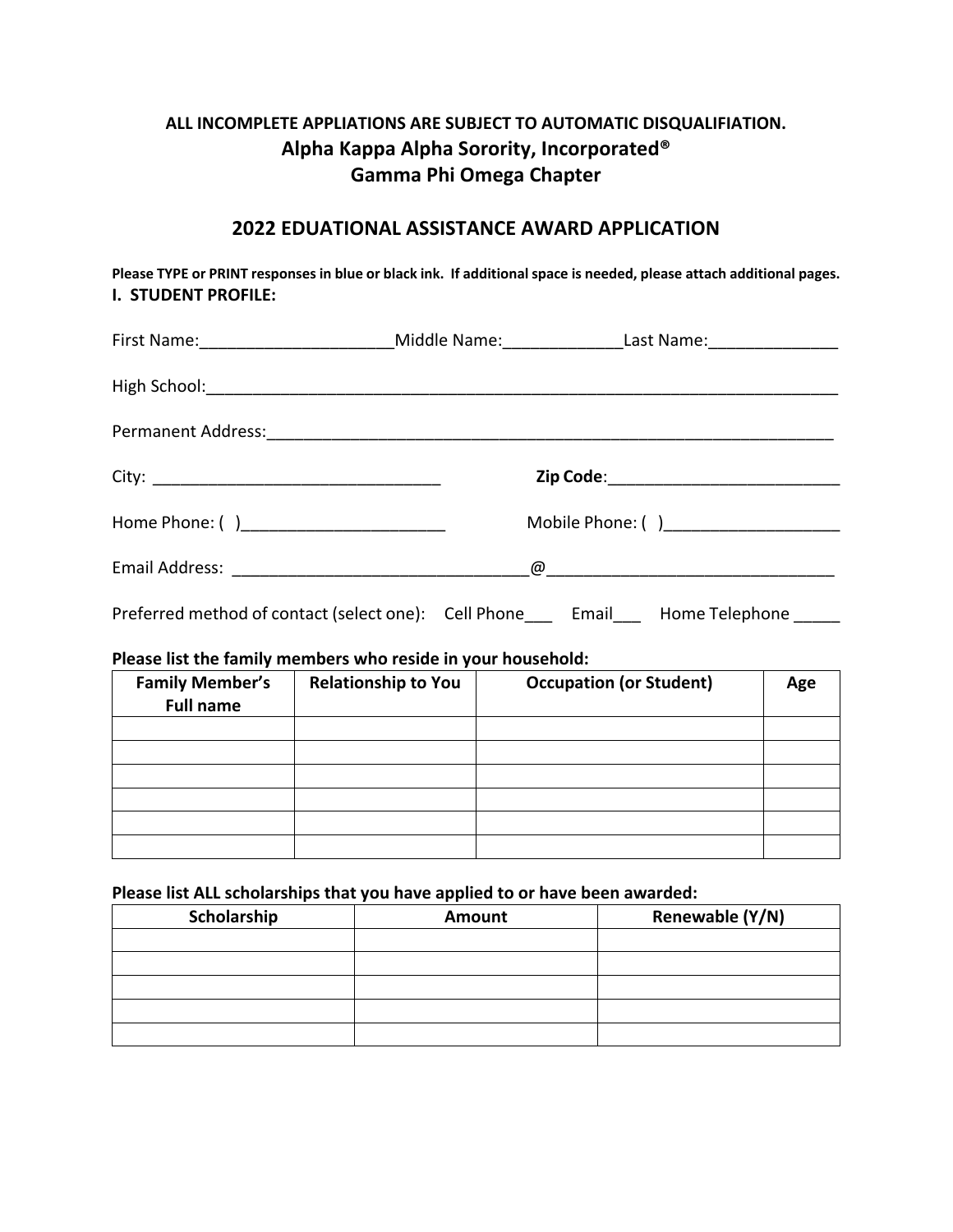## **II. PERSONAL STATEMENTS:**

## **Please respond to all 3 statements: each response must not exceed 100-word count limit.**

1. Explain how you have served as a role model for girls in your high school or community as well as in that role how were you able to impact your community.

2. If you were to give an important speech or a TED talk what would it be about? What would be your one sentence takeaway from the presentation?

3. If you could meet with any person past or present for an hour, who would it be and what would you say to them?